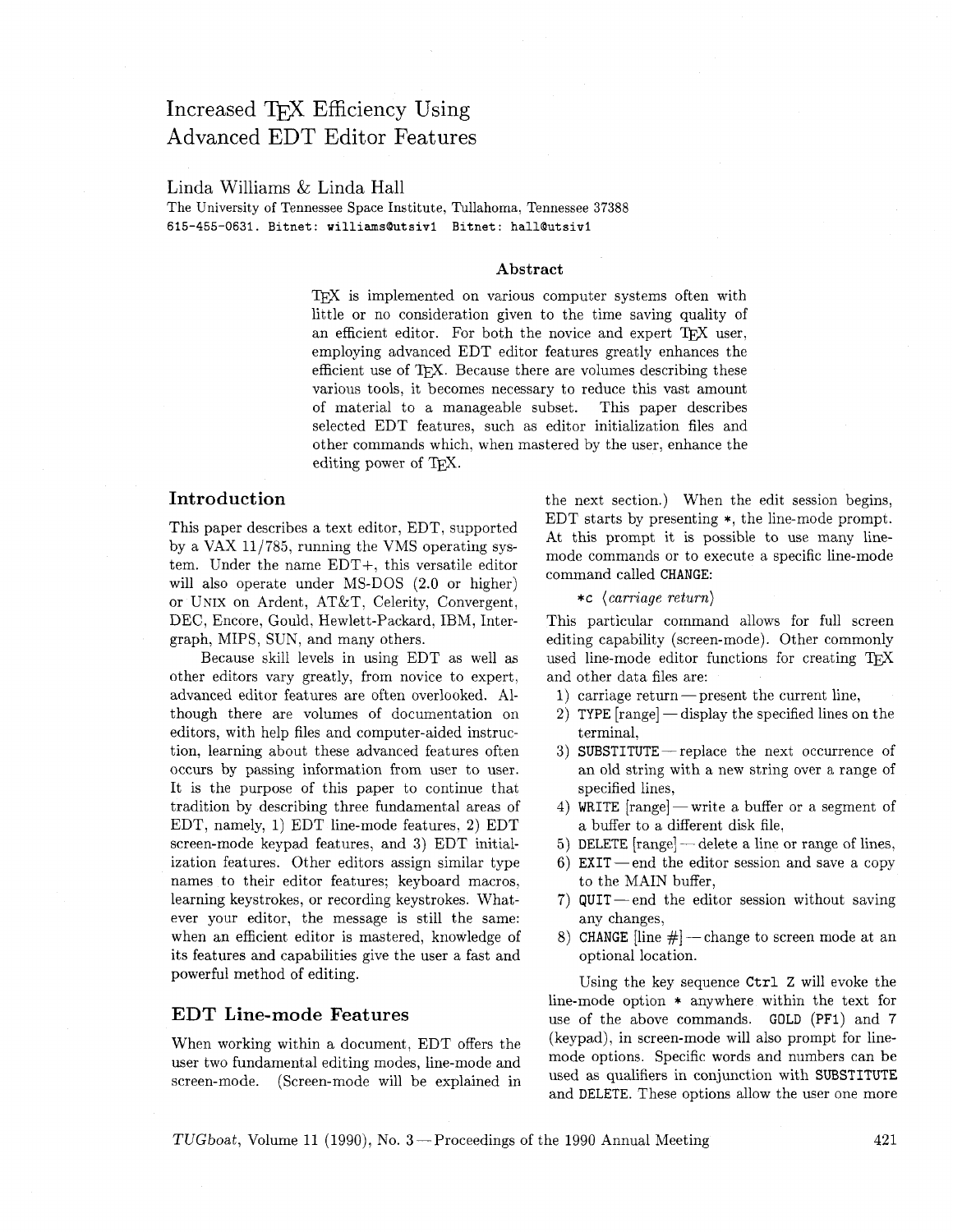level of choice to prevent possible damage to the file.

The command

#### \*sub/Tex/\TeX\/wh/query

causes the string of letters Tex to be replaced by the string  $\text{TeV}$  throughout the whole (wh) file and prompts with a question mark to verify the operation on each line displayed. Possible responses to this option are yes  $(y)$ , no  $(n)$ , or quit  $(q)$ .

The command

\*del 121:131

deletes lines 121 through 131 of the file.

The CHANGE command makes rapid correction of errors much easier since TFX error messages are given by line number. For example, if an error was detected at line  $102$  in the TFX data file, it is possible to use the command

\*c 102

to place the user at the point of the TFX error.

Line-mode commands provide sufficient editing power to create most TEX documents; however, by employing both line-mode and screen-mode features time-consuming procedures can be reduced. The next section will explain how screen-mode commands reduce the input for a given operation from a line-mode command word, possibly from 4 to 7 keystrokes to a keystroke sequence of one or two keys. This keystroke reduction enhances editing power.  $\begin{array}{ccc} \hbox{hances editing} & \hbox{on} \ \hbox{curs} & \hbox{curs} \ \hline \hline \text{Features} & \hbox{que} \ \hline \text{pred} & \hbox{the} \ \hline \end{array}$ 

#### **EDT Screen-mode Keypad Features**

| PF <sub>1</sub>                | PF <sub>2</sub>       | PF3                          | PF4                  |  |
|--------------------------------|-----------------------|------------------------------|----------------------|--|
| GOLD                           | <b>HELP</b>           | <b>FNDNXT</b><br><b>FIND</b> | DEL L<br>UND L<br>Ť. |  |
| 20                             | 10                    | 11                           | 17                   |  |
| 7                              | 8                     | 9                            |                      |  |
| PAGE                           | <b>SECT</b>           | APPEND                       | DEL W                |  |
| COMMAND                        | <b>FILL</b>           | <b>REPLACE</b>               | UND W                |  |
|                                | 8                     | 9                            | 18                   |  |
| 4                              | 5                     | 6                            | ,                    |  |
| <b>ADVANCE</b>                 | <b>BACKUP</b>         | CUT                          | DEL C                |  |
| <b>BOTTOM</b><br>4             | : тор<br>5            | <b>PASTE</b><br>6            | UND C<br>19          |  |
|                                | $\overline{c}$        | 3                            | <b>ENTER</b>         |  |
| <b>WORD</b><br><b>CHNGCASE</b> | <b>EOL</b><br>DEL EOL | CHAR<br><b>SPECINS</b>       | <b>ENTER</b>         |  |
|                                | 2                     |                              |                      |  |
| 0<br>LINE                      |                       | <b>SELECT</b>                |                      |  |
| <b>OPEN LINE</b>               |                       |                              | <b>SUBS</b>          |  |
|                                |                       | <b>RESET</b>                 |                      |  |
|                                | o                     | 16                           |                      |  |

The figure illustrates the EDT screen-mode keypad layout with associated keypad commands for VT100-type and PC enhanced-type keyboards. These EDT features are also available on other keyboards; specific key assignment sequences may vary.

Most keypad keys have two editing functions associated with them, primary function commands and alternate function commands. The primary function commands, not highlighted, use the indicated key only. The alternate function commands, highlighted, use the GOLD key (PFI) in conjunction with the indicated key to perform the desired commands.

These keypad functions can be broken down into three groups: 1) movement, 2) delete and recover, and 3) key definitions and redefinitions. The following three subsections discuss this in more detail.

**Movement.** Movement refers to three possibilities, 1) the general movement of the cursor, 2) repositioning the visual display to another segment of the file, for example, the beginning or the end of the buffer, and 3) the movement of the cursor to the location of a specific text string.

For general cursor movements, the 1 (WORD) on the keypad moves the cursor from the beginning of one word to the beginning of another. The 2 (EOL) on the keypad moves the cursor from the current cursor position to the end of a line.

For repositioning the screen display, the sequence of GOLD (PFI) and 4 (keypad) advances to the bottom of the text and GOLD (PFI) and 5 (keypad) advances to the top of the text. For moving the cursor to a specific text string, the command FIND uses GOLD and PF3. The command prompts the user with Search for: at which point the user types the desired string and hits 4 (BOTTOM) or 5 (TOP) to indicate the direction of the search. The cursor will then be moved to the first occurrence of the specified string in the indicated direction. Using the PF3 (FNDNXT) command will search for the next occurrence of the previously specified string.

**Delete and recover.** Delete and recover refers to two possibilities, 1) the complete removal of text, and **2)** the movement of sections of text from one location to another. Deletion can be thought of in terms of the entities that the editor understands, the character, the word, the line, and a section of text specified by the SELECT command. In each case, the specified by the SEECT command. In each case, the<br>system associates a buffer with each of these types<br>to hold the given removed entity - character, word, line, or section. Consequently, there is a delete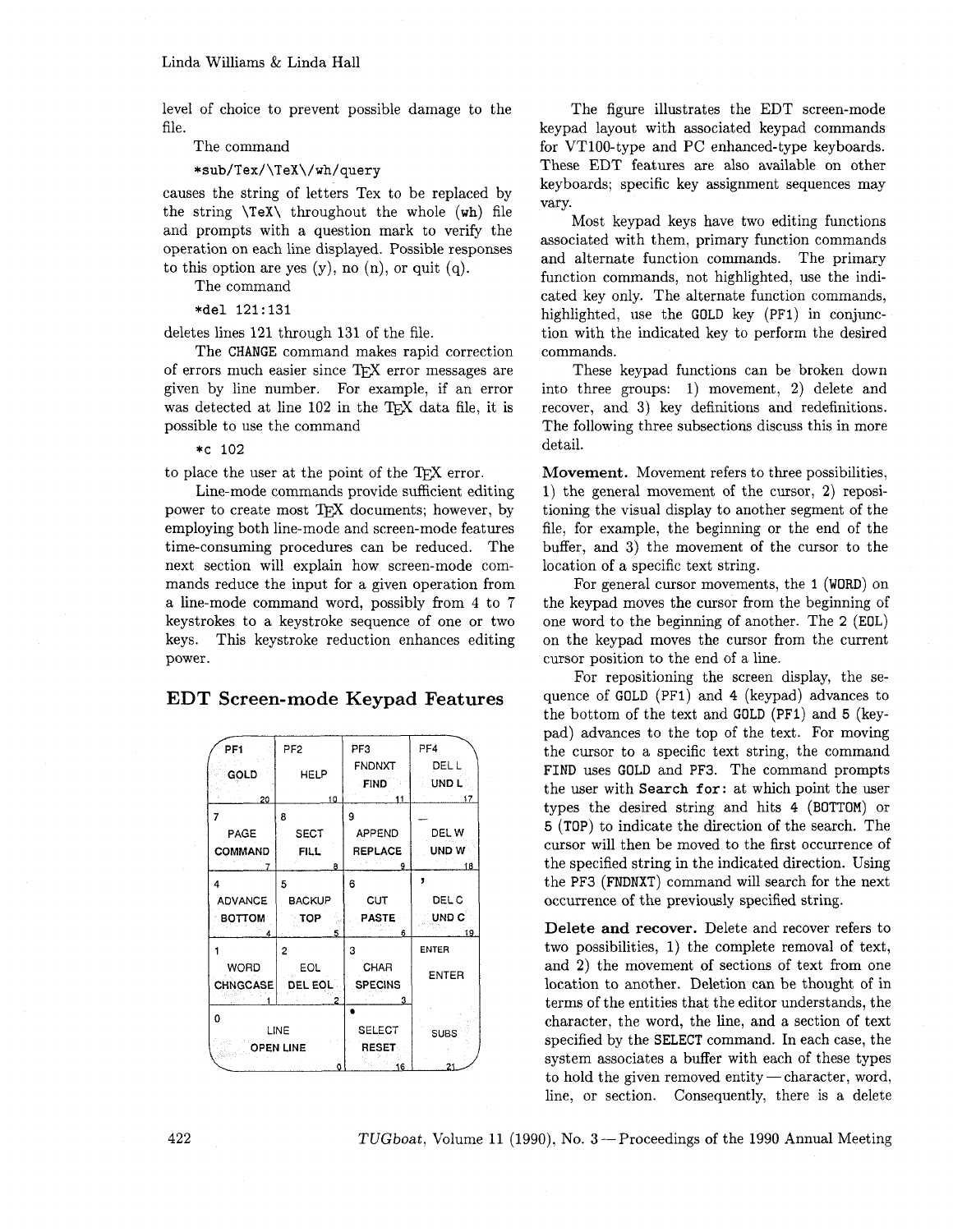character buffer, a delete word buffer, a delete line buffer, and section buffer (specifically called the PASTE buffer). Since each associated buffer contains the last piece of text removed, this fact permits the recovery of that same text removed by that last command.

For the complete removal of text, there are three commands: 1) DEL C (keypad,  $)$  – deletes the current character under the cursor, **2)** DEL W (keypad  $-$ ) — deletes from the current cursor position to the beginning of the next word, **3)** DEL L (keypad  $PF4$ )  $-de$  deletes text from the current cursor position to the end of the line. The main purpose in using these keypad commands to delete, instead of the delete key, is the previously stated advantages of the associated buffers. Using the GOLD key (PFI) in conjunction with the specific delete key undoes the specific operation. For example, GOLD (PFI) and PF4 recover the last deleted line.

For the movement of sections of text from one location to another, the CUT-and-PASTE operation is used. In conjunction with the SELECT operation, a section of text can be marked and either deleted permanently or moved to another portion of the buffer to be PASTED into the desired location. This is often useful in using similar  $T_F X$  constructs. Since CUT and PASTE can also be done between multiple buffers, this offers additional power in copying previously successful sequences of TEX commands which have produced output in the desired form.

**Key definitions and redefinitions.** An extension of the power of EDT's screen-mode keypad features, key definitions and redefinitions enable the user to create, redefine, or relocate the operation of a previously defined or previously undefined key. Using two line-mode commands, SET and DEFINE KEY, the user is able to design complex, tailor-made keystroke sequences to perform the desired operation. The next section will illustrate the use of initialization files containing these complex sequences which can broaden keypad editing to encompass the entire keyboard.

#### **EDT Initialization Files**

When a user starts an editing session, EDT searches for a system-wide initialization file. If no systemwide command file is found, EDT then looks for a file (edtini. edt) in the default directory. Because initialization files are not required, this feature's potential power is often overlooked by the less experienced user.

The edtini . edt file is allowed to contain only line mode commands, previously stated above. The most common commands are SET and DEFINE KEY. These two basic commands allows users to customize their editing environments. The keyboard can be rearranged for specialized editing functions for individual preference reducing errors and allowing for more advanced application development.

A novice's initialization file may simply contain one line  $-$  SET WRAP 75 $-$  forcing words hitting the **75** column to wrap to the next line. However, as expertise with the editor grows, so does the size and functionality of the initialization files. The following presents a fully commented initialization file which can be used in the creation of TFX documents; these specific commands can be implemented independently or in conjunction with other initialization files:

! **Start-up commands for editor EDIT/EDT (VAX/VMS)**  ! ! **Key definitions for EDT commands:**  ! **set wrapping to 75 columns SET WRAP 75**  ! **set full-screen editing mode (KEYPAD MODE) SET MODE CHANGE**  ! **make searches distinguish between uppercase and lowercase characters SET SEARCH EXACT**  ! **to use with slow modem at home DEFINE KEY CONTROL P AS "EXT SET LINES 6; SET CURSOR 1:4." DEFINE KEY CONTROL Q AS "EXT SET LINES 22; SET CURSOR 7:14."**  ! **B** -- **back to main buffer DEFINE KEY CONTROL B AS "EXT EXTERN."**  ! **F** -- **find a file to be put in buffer DEFINE KEY CONTROL F AS "EXT INCLUDE ?'Enter file name:** ' **BUFFER EXTERNAL."**  ! **includes header file into main buffer automatically DEFINE KEY CONTROL U AS "EXT INCLUDE header.tex BUFFER MAIN."**  ! **includes file typed at the prompt automatically into main buffer DEFINE KEY CONTROL I AS "EXT INCLUDE** ?\* **'Insert file:'."**  ! **R** -- **returns to file in buffer DEFINE KEY CONTROL R AS "EXT RETURN. "**  ! **set screen to 132 columns DEFINE KEY CONTROL W AS "EXT SET SCR 132."**  ! **set screen to 80 columns DEFINE KEY CONTROL E AS "EXT SET SCR 80."**  ! **change case of first letter of current word (left of cursor) DEFINE KEY 8 AS "-W +CHGCC -C +W."**  ! **move cursor to next section (16 lines) DEFINE KEY 3 AS "16L." DEFINE MACRO EXTERN FIND=EXTERN I;FIND=EXTERNAL.** 

TUGboat, Volume 11 (1990), No. 3-Proceedings of the 1990 Annual Meeting